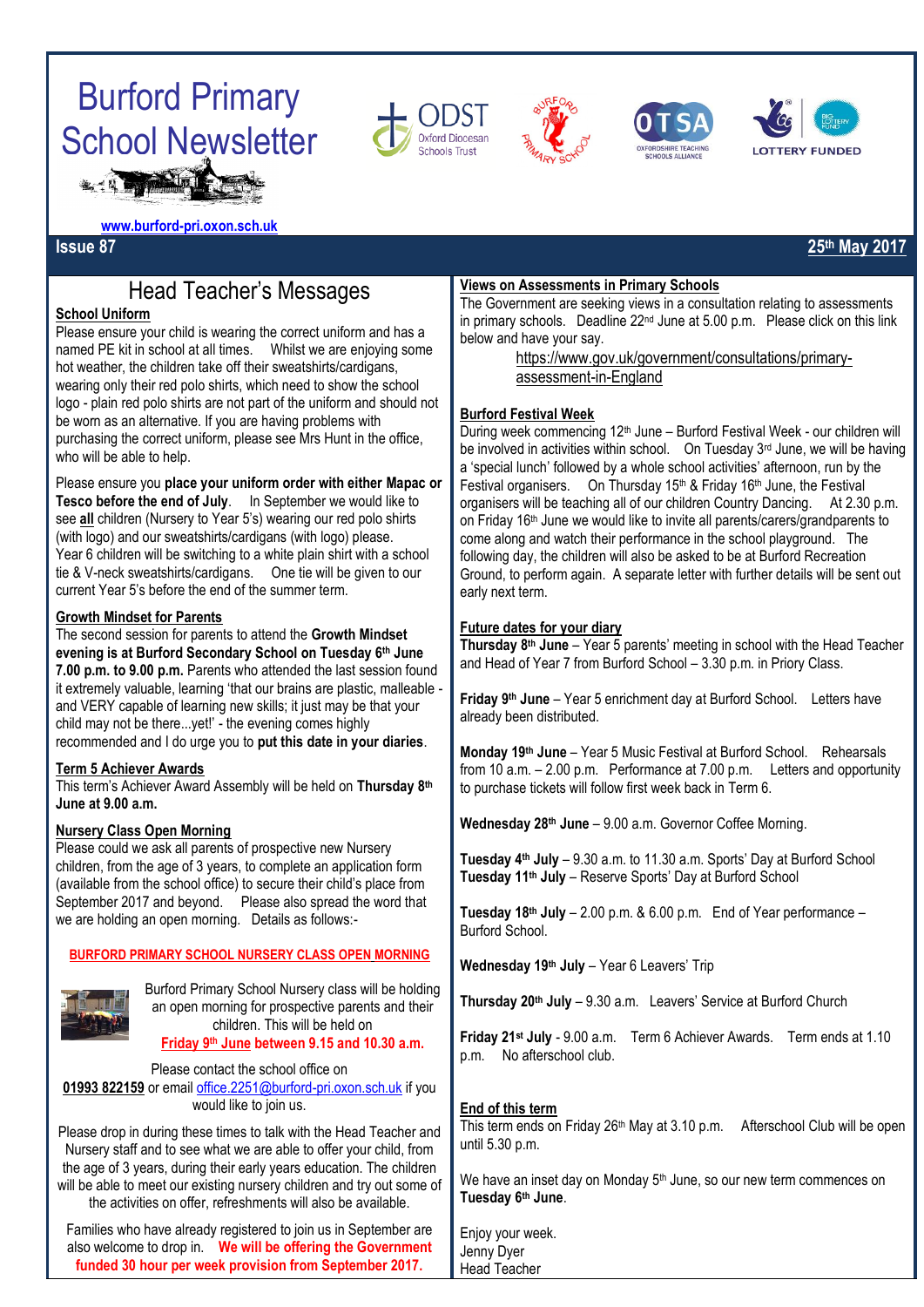### Warwick Class **Class Teacher – Mrs Teresa Lock**

Wow, this term has flown by; it has been very busy and the children have all been working very hard! We will have an assessment week, the first week back, to check where the children are in relation to meeting their Early Learning Goals, which I discussed with you at Parent Consultations. Transition activities have started with a more structured early morning session and playtime with the Key Stage 1 children. During term six, we will start to visit Windrush Class and have some free flow afternoons, so they can get to know the classroom and staff. The Warwick staff will also spend more time 1:1 with the Nursery children to prepare them for their Reception year.

The Warwick garden is starting to look nice; don't forget, if you have any spare bedding plants or herbs, we have a few spaces to fill - the children really enjoy their gardening activities!

## Windrush Class **Class Teacher – Mrs Zoë Duff**

We've had a very busy time in Windrush over the past two weeks and are very much ready for a big rest! As well as completing their SATs, the Year 2 children have been working very hard on their writing, to improve the structure, using a variety of conjunctions to extend sentences and add interest, including a variety of words that are extended with the use of suffixes. The Year 1 children have been polishing their sentence writing and focussing carefully on handwriting. Everyone has a handwriting pack for the holiday break, to really getting letter formation looking tip top.  $\odot$ 

Last week we had a full week of varied maths where we really got to grips with doubling and halving, as well as multiplying in patterns; our times tables are really coming on now!

In History, we have been studying Florence Nightingale, which has been interesting and at times a little gruesome...of course the children are fascinated by what she did and how different 'hospitals' were before she got nursing organised!

We don't let anything slow us down in Windrush Class and I have to say Mrs White and I are so proud of everyone's determination and resilience; what a fantastic group of children we get to work with each day. Have a lovely break everyone.

## Tolsey Class **Class Teacher – Ms Nikki Latton**

Tolsey Class have produced amazing writing this week, based on the text 'The Iron Giant'. They have written the beginning of the story as Ted Hughes wrote it, then added their own ending. We have had some amazing, imaginative writing by all the children. During Maths' lessons, we have been working on number bonds to 100 and adding amounts of money using number lines and column addition.

During History lessons, we have been working on the unit, From the Stone Age to the Iron Age; the children have created a timeline of events, investigated cave art and found out about the Stone Age, presenting their information in a power point form. We have been enjoying kwik cricket sessions during P.E. and learning about clothing in Spanish.

### Priory Class **Class Teacher – Mr Steve Tattum**

A circle of radius 32 mm is enlarged by 6/8. What is the diameter of the new circle? A rectangle with sides 24 by 36 mm is enlarged by 0.125. What is the length of the shortest side of the new rectangle?

Children in Priory can solve questions like these - the power of education is a wonderful thing, but it is a two way process. It does not matter how well prepared a lesson is, or how effectively it is delivered, if the attitude and aspiration of the children on the receiving end is lacking. Lola, Rhys and Bridget, particularly, have made incredible progress in maths this week. This is visible; we can see it in their books and hear it when they talk about their work. However, it is the invisible progress that is of greater significance - they believe they can succeed and fully recognise the importance of full engagement in lessons at all times. They are part of what makes Burford a great place to learn. They set a wonderful example for us all.

# Burford Stars

This week the Burford Stars are **Mary Ann Bowman** and **Bridget Coombes**. The first week of next term they will be **Lola Barrett** & **Jake Chandler**.

## Gold Book Certificates **Awarded Monday 12th June 2017 9 a.m.**

Please note, the next Gold Book Assembly has been arranged for Monday 12<sup>th</sup> June, due to Year 5's being out on enrichment day at Burford School the previous Friday and Warwick Class open morning.

**Austin Elvidge** for his improving attitude towards his learning activities and being very helpful at tidy-up time; well done Austin you are a Star.

**Jennifer Johnson** for working really hard to improve her sentence writing. Well done Jen keep up the great work.

**Benjamin August** for his determination to improve his maths. Benjamin has impressed me with his calculation skills which have really helped him during assessments. Well done Benjamin!

**Jessica Blantz** for showing a huge improvement in concentration and confidence in maths especially during the assessment period. I am proud of how hard you tried Jessica, well done!

**All Year 2 Children -** for taking SATs in their stride and approaching each test with confidence and positivity. The children showed a huge amount of support for each other and Mrs White and I could not be more proud of each and every one of our mega superstars!

**Jessie Howard** for producing excellent writing based on the text 'The Iron Man' by Ted Hughes. Jessie always shows an excellent attitude towards her learning.

**Scarlett Jensko** for showing a much improved attitude towards her learning. Keep up the hard work Scarlett!

**Lola Barrett** for self-belief, diligence and embodying the idea that herculean effort results in prodigious success.

**Jake Chandler** for making me smile every time I open **any** of his books. Work is always carefully presented and well thought through - an excellent example to us all.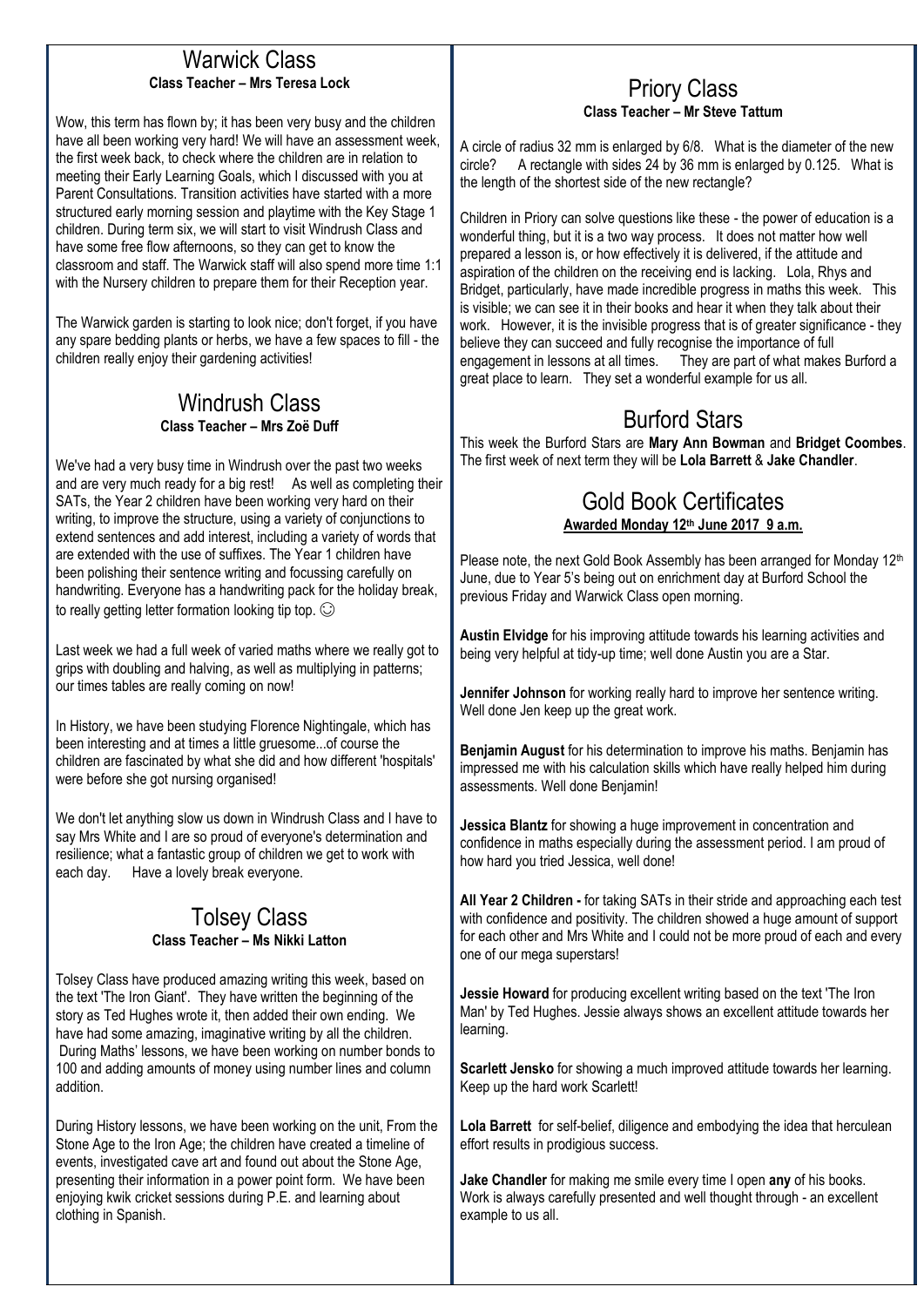### Golden Post Box **Awarded Monday 12th June 2017 9 a.m.**

Congratulations to Lily Batty for passing her stage 4 swimming certificate. She swims like a fish  $\odot$ . Well done Lily.

# FOBPS



The FOBPS team comprises of parents who want to make a<br>real difference to their children's time in school and we're<br>on the hunt for new members.

If that sounds like you, then we'd genuinely appreciate<br>your help at a number of upcoming events this term

If you'd like to actively contribute and have some time to<br>help, then please speak with Lizanne Harris or email her<br>at lizanne@mydapster.com

# FOBPS cont/d…

### **Ladies Pamper Night**

Don't forget to buy your tickets for this lovely event on Friday 30th June. I am now taking bookings for the following treatments: Indian Head Massage =  $£15$  20 mins Aromatherapy Foot Massage = £10 15 mins

I will be releasing the appointments for eyebrow shaping, mini facials and shellac nails next week, so look for that on our FB group. Please speak to me directly about booking your treatment.

We will also have some fabulous stalls on the night, including La Bulle, Body Beautiful Health and Stella and Dot jewellery.

### **The FOBPS Balloon Race**

FOBPS will be holding our very own balloon race on the last day of term. Children and family members will be able to buy a balloon (or as many as they want) which will have a numbered ticket attached: this balloon will then be released, in the playground on Friday 21st July. The owner of the balloon that travels the furthest and has its ticket returned to us will win a wonderful prize. All of our balloon Race Kits are biodegradable and the balloons are made from latex which is a natural product and will break down at the same rate as an oak leaf.

More details can be found in the next FOBPS newsletter.

### **Save the Dates**

Friday 30th June Ladies' Pamper Night Warwick Hall Friday 21st July The Balloon Race School Playground Friday 6th October The Great Gatsby Ball St John the Baptist

Saturday 17th June Party on the Rec Burford Rec 3-6pm